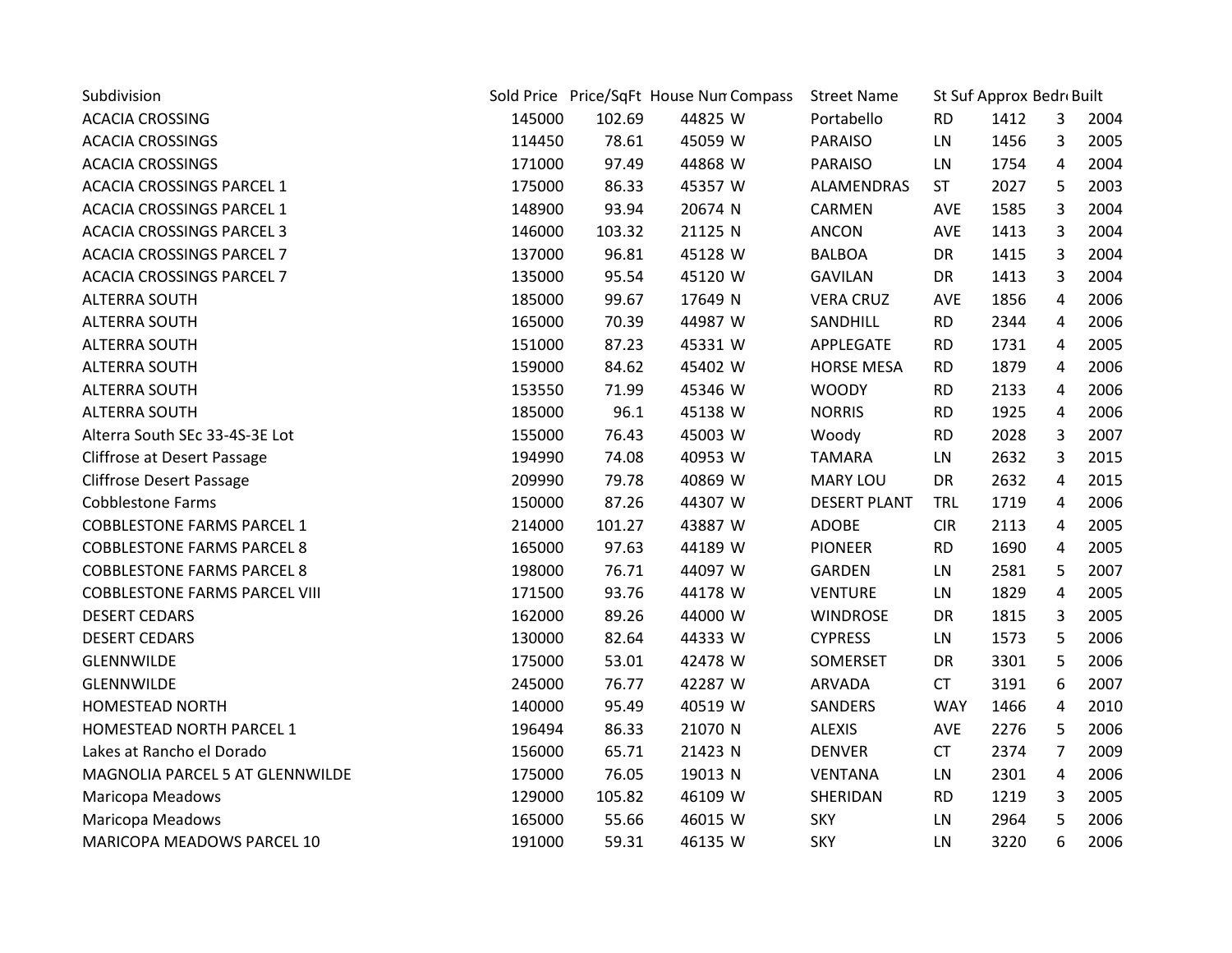| MARICOPA MEADOWS PARCEL 14                        | 200000 | 51.46  | 46184 W | <b>DUTCHMAN</b>    | DR         | 3886 | 7              | 2006 |
|---------------------------------------------------|--------|--------|---------|--------------------|------------|------|----------------|------|
| MARICOPA MEADOWS PARCEL 16                        | 159900 | 72.95  | 45639 W | SHERIDAN           | <b>RD</b>  | 2192 | 4              | 2005 |
| MARICOPA MEADOWS PARCEL 4                         | 144250 | 74.89  | 45625 W | <b>TULIP</b>       | LN         | 1926 | 4              | 2004 |
| <b>MARICOPA MEADOWS PARCEL 8</b>                  | 179900 | 83.48  | 45635 W | <b>RANCH</b>       | <b>RD</b>  | 2155 | 4              | 2005 |
| PALO BREA                                         | 155000 | 78.6   | 44098 W | PALO TECA          | <b>RD</b>  | 1972 | 4              | 2008 |
| PARCEL 2 AT HOMESTEAD NORTH                       | 186000 | 86.51  | 40801 W | <b>NOVAK</b>       | LN         | 2150 | 4              | 2012 |
| PARCEL 4 AT RANCHO EL DORADO                      | 174900 | 96.68  | 43714 W | CALE               | DR         | 1809 | 4              | 2002 |
| PARCEL 5 AT HOMESTEAD NORTH                       | 130500 | 89.08  | 41411 W | <b>PRYOR</b>       | LN         | 1465 | 4              | 2006 |
| PARCEL 5 AT RANCHO EL DORADO                      | 204000 | 95.28  | 43375 W | <b>COURTNEY</b>    | <b>DR</b>  | 2141 | 4              | 2002 |
| PARCEL 7 AT HOMESTEAD NORTH                       | 275000 | 77.35  | 20570 N | LAUREN             | <b>RD</b>  | 3555 | 5              | 2008 |
| PARCEL 9 OF THE VILLAGES AT RANCHO EL DORADO      | 215000 | 88.29  | 43226 W | SNOW               | DR         | 2435 | 4              | 2005 |
| PHASE II PARCEL 23 AT RANCHO EL DORADO            | 140000 | 94.53  | 22576 N | <b>DAVIS</b>       | <b>WAY</b> | 1481 | 3              | 2004 |
| <b>PROVINCE</b>                                   | 205000 | 118.84 | 42055 W | SOLITAIRE          | DR         | 1725 | 3              | 2012 |
| Province                                          | 255000 | 141.67 | 19712 N | Pinochle           | LN         | 1800 | 3              | 2016 |
| Province                                          | 200000 | 115.94 | 20534 N | <b>Blazing Sun</b> | <b>RD</b>  | 1725 | $\overline{2}$ | 2016 |
| Province                                          | 300000 | 113.8  | 42138 W | <b>BACCARAT</b>    | DR         | 2636 | 3              | 2007 |
| <b>PROVINCE PARCEL 13</b>                         | 168999 | 125    | 41893 W | <b>ELLINGTON</b>   | LN         | 1352 | $\overline{2}$ | 2012 |
| <b>PROVINCE PARCEL 15</b>                         | 199900 | 114.49 | 42520 W | <b>SEA EAGLE</b>   | DR         | 1746 | 3              | 2013 |
| <b>PROVINCE PARCEL 16</b>                         | 184000 | 108.23 | 20283 N | <b>OXBOW</b>       | LN         | 1700 | 3              | 2006 |
| RANCHO EL DORADO                                  | 173859 | 101.61 | 43808 W | <b>ELM</b>         | DR         | 1711 | 4              | 2002 |
| Rancho El Dorado                                  | 194000 | 98.67  | 42106 W | ANNE               | LN         | 1966 | 4              | 2005 |
| Rancho El Dorado                                  | 157500 | 73.08  | 41874 W | <b>ANNE</b>        | LN         | 2155 | 4              | 2006 |
| Rancho El Dorado                                  | 190000 | 98.55  | 43271 W | Oakland            | <b>CT</b>  | 1928 | 3              | 2003 |
| Rancho El Dorado                                  | 178000 | 97.59  | 42604 W | <b>OAKLAND</b>     | DR         | 1824 | 3              | 2003 |
| RANCHO EL DORADO                                  | 159900 | 94.9   | 42222 W | <b>CHAMBERS</b>    | DR         | 1685 | 3              | 2005 |
| Rancho El Dorado                                  | 172500 | 79.23  | 43837 W | <b>WOLF</b>        | DR         | 2177 | 3              | 2003 |
| RANCHO EL DORADO                                  | 174500 | 103.56 | 42319 W | <b>CHAMBERS</b>    | DR         | 1685 | 3              | 2004 |
| Rancho El Dorado                                  | 202000 | 96.14  | 42526 W | <b>BUNKER</b>      | DR         | 2101 | 4              | 2003 |
| RANCHO EL DORADO @ The Lakes PARCEL 39/51 PHASE 3 | 267500 | 122.14 | 40430 W | <b>PARKHILL</b>    | DR         | 2190 | 4              | 2011 |
| RANCHO EL DORADO PARCEL 20 PHASE 2                | 196000 | 92.94  | 42575 W | <b>CHAMBERS</b>    | DR         | 2109 | 4              | 2004 |
| RANCHO EL DORADO PARCEL 21 PHASE 2                | 164900 | 98.92  | 42238 W | <b>VENTURE</b>     | <b>RD</b>  | 1667 | 4              | 2003 |
| RANCHO EL DORADO PARCEL 27 PHASE 2                | 174950 | 80.58  | 22458 N | <b>DIETZ</b>       | DR         | 2171 | 3              | 2005 |
| RANCHO EL DORADO PARCEL 36A PHASE 3               | 141500 | 96.25  | 21552 N | <b>LILES</b>       | LN         | 1470 | 4              | 2011 |
| RANCHO EL DORADO PARCEL 36B PHASE 3               | 214000 | 65.3   | 40783 W | <b>COLBY</b>       | <b>DR</b>  | 3277 | 6              | 2012 |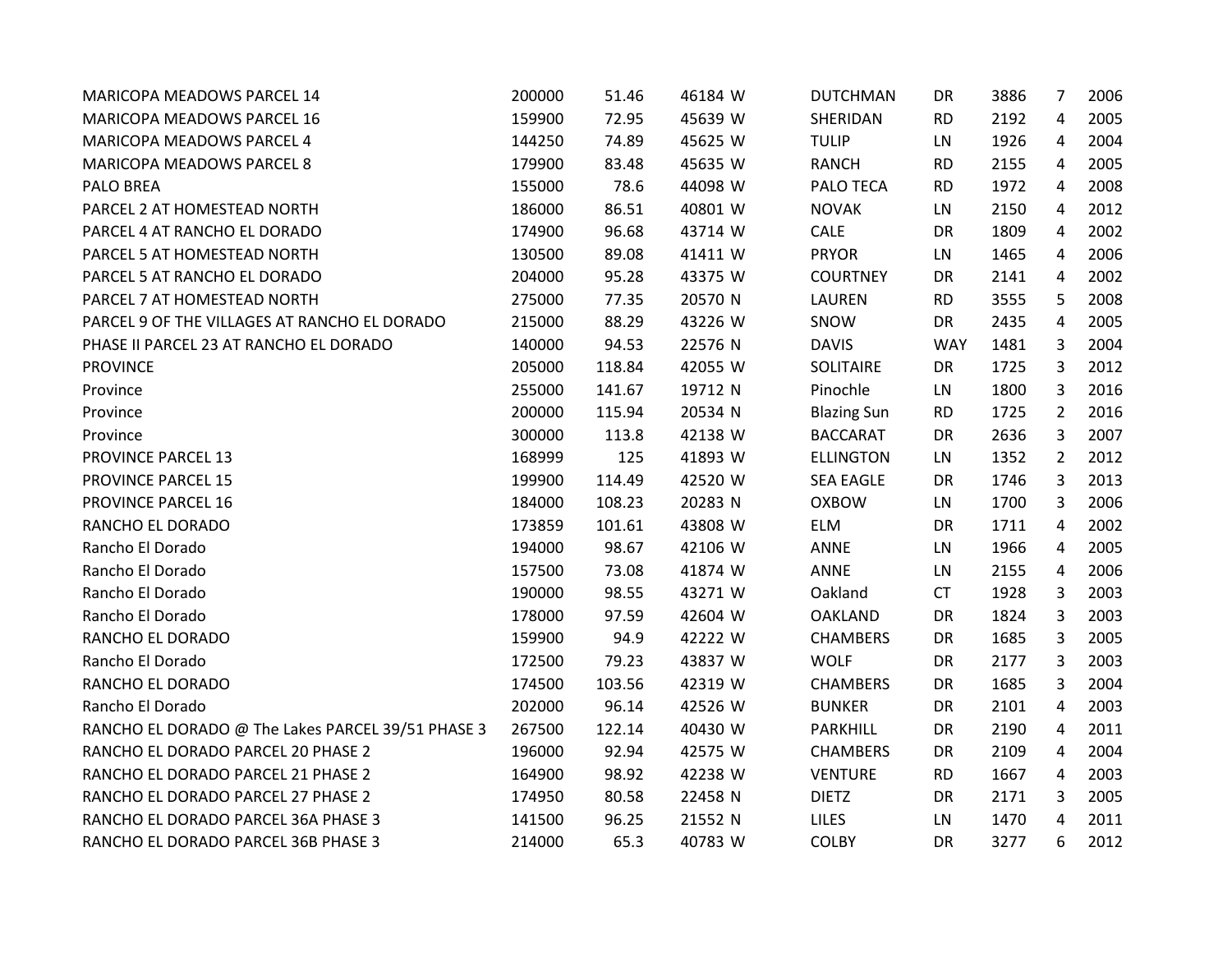| RANCHO EL DORADO PARCEL 40/41 PHASE 3   | 190000 | 86.75  | 40931 W | <b>CHAMBERS</b>     | DR         | 2190 | 4              | 2011 |
|-----------------------------------------|--------|--------|---------|---------------------|------------|------|----------------|------|
| RANCHO EL DORADO PARCEL 7               | 350000 | 90.29  | 21947 N | <b>DESERT PARK</b>  | <b>CT</b>  | 3876 | 6              | 2004 |
| RANCHO EL DORADO PARCEL 7 PHASE 2       | 145000 | 128.43 | 21362 N | REINBOLD            | DR         | 1129 | 4              | 2003 |
| RANCHO EL DORADO PHASE II               | 249900 | 82.83  | 21658 N | <b>BACKUS</b>       | <b>DR</b>  | 3017 | 6              | 2005 |
| RANCHO EL DORADO PHASE III              | 214999 | 98.12  | 22078 N | <b>BRADFORD</b>     | DR         | 2191 | 4              | 2011 |
| Rancho Mirage Estates                   | 177000 | 83.25  | 37844 W | <b>OLIVO</b>        | <b>ST</b>  | 2126 | 4              | 2007 |
| <b>SANTA ROSA SPRINGS</b>               | 164900 | 72.67  | 42234 W | LUNAR               | <b>ST</b>  | 2269 | 4              | 2006 |
| <b>SENITA UNIT 1</b>                    | 220029 | 58.89  | 43450 W | <b>MARICOPA</b>     | AVE        | 3736 | 6              | 2006 |
| <b>SENITA UNIT 1</b>                    | 189444 | 48.58  | 44005 W | <b>MARICOPA</b>     | AVE        | 3900 | 6              | 2005 |
| <b>SENITA UNIT 1</b>                    | 146000 | 96.75  | 43882 W | <b>COWPATH</b>      | <b>RD</b>  | 1509 | 3              | 2005 |
| <b>SENITA UNIT 1</b>                    | 163000 | 67.24  | 43943 W | <b>ELIZABETH</b>    | AVE        | 2424 | 5              | 2005 |
| Senita Unit 2                           | 200000 | 53.53  | 43493 W | Magnolia            | <b>RD</b>  | 3736 | 6              | 2006 |
| <b>SENITA UNIT 3</b>                    | 224900 | 54.1   | 19213 N | <b>WILSON</b>       | <b>ST</b>  | 4157 | 6              | 2008 |
| <b>SMITH FARMS PARCEL 3</b>             | 152000 | 62.78  | 40392 W | <b>HELEN</b>        | <b>CT</b>  | 2421 | 4              | 2006 |
| <b>SMITH FARMS PARCEL 6</b>             | 187500 | 83.81  | 40271 W | <b>LOCOCO</b>       | <b>ST</b>  | 2237 | 4              | 2006 |
| <b>SMITH FARMS PARCEL 6</b>             | 195000 | 66.78  | 40324 W | ART                 | PL         | 2920 | 6              | 2006 |
| <b>SORRENTO PARCEL 5</b>                | 139900 | 92.28  | 37080 W | <b>BELLO</b>        | LN         | 1516 | 4              | 2007 |
| The Lakes at Rancho El Dorado           | 187995 | 105.14 | 41342 W | Elm                 | DR         | 1788 | 4              | 2016 |
| <b>TORTOSA</b>                          | 140000 | 62.7   | 36594 W | <b>PADILLA</b>      | <b>ST</b>  | 2233 | 6              | 2006 |
| Tortosa                                 | 176000 | 91.19  | 36085 W | Marin               | <b>AVE</b> | 1930 | 4              | 2007 |
| <b>TORTOSA</b>                          | 211000 | 81.46  | 36106 W | <b>OLIVO</b>        | <b>ST</b>  | 2590 | 5              | 2006 |
| Tortosa                                 | 144900 | 69.86  | 35690 W | Costa Blanca        | DR         | 2074 | 5              | 2007 |
| Tortosa                                 | 129000 | 92.67  | 35875 W | Costa Blanca        | DR         | 1392 | 3              | 2007 |
| TORTOSA NW PARCEL 1                     | 126900 | 104.01 | 36570 W | MONTSERRAT          | <b>ST</b>  | 1220 | 3              | 2007 |
| <b>TORTOSA NW PARCEL 2</b>              | 127000 | 94.35  | 36212 W | <b>VERA CRUZ</b>    | DR         | 1346 | 3              | 2007 |
| <b>TORTOSA NW PARCEL 7</b>              | 199000 | 58.03  | 36573 W | <b>COSTA BLANCA</b> | DR         | 3429 | $\overline{7}$ | 2006 |
| VILLAGES AT RANCHO EL DORADO            | 189900 | 88.82  | 43314 W | PALMEN              | DR         | 2138 | 5              | 2006 |
| VILLAGES AT RANCHO EL DORADO PARCEL 11  | 160184 | 77.05  | 43540 W | <b>HARRIS</b>       | DR         | 2079 | 4              | 2006 |
| VILLAGES AT RANCHO EL DORADO PARCEL 13A | 179900 | 68.48  | 44384 W | PALMEN              | DR         | 2627 | 4              | 2004 |
| VILLAGES AT RANCHO EL DORADO PARCEL 14  | 174900 | 77.97  | 44193 W | <b>KNAUSS</b>       | DR         | 2243 | 4              | 2006 |
| VILLAGES AT RANCHO EL DORADO PARCEL 3   | 155000 | 107.56 | 20772 N | <b>ALMA</b>         | DR         | 1441 | 3              | 2004 |
| VILLAGES AT RANCHO EL DORADO PARCEL 3   | 144000 | 53.43  | 20563 N | <b>MARQUEZ</b>      | DR         | 2695 | 5              | 2005 |
| VILLAGES AT RANCHO EL DORADO PARCEL 8   | 222000 | 65.27  | 43314 W | LINDGREN            | DR         | 3401 | $\overline{7}$ | 2005 |
| <b>WILLOW PARCEL 7 AT GLENNWILDE</b>    | 118000 | 79.46  | 42512 W | <b>MONTEVERDE</b>   | DR         | 1485 | 3              | 2012 |